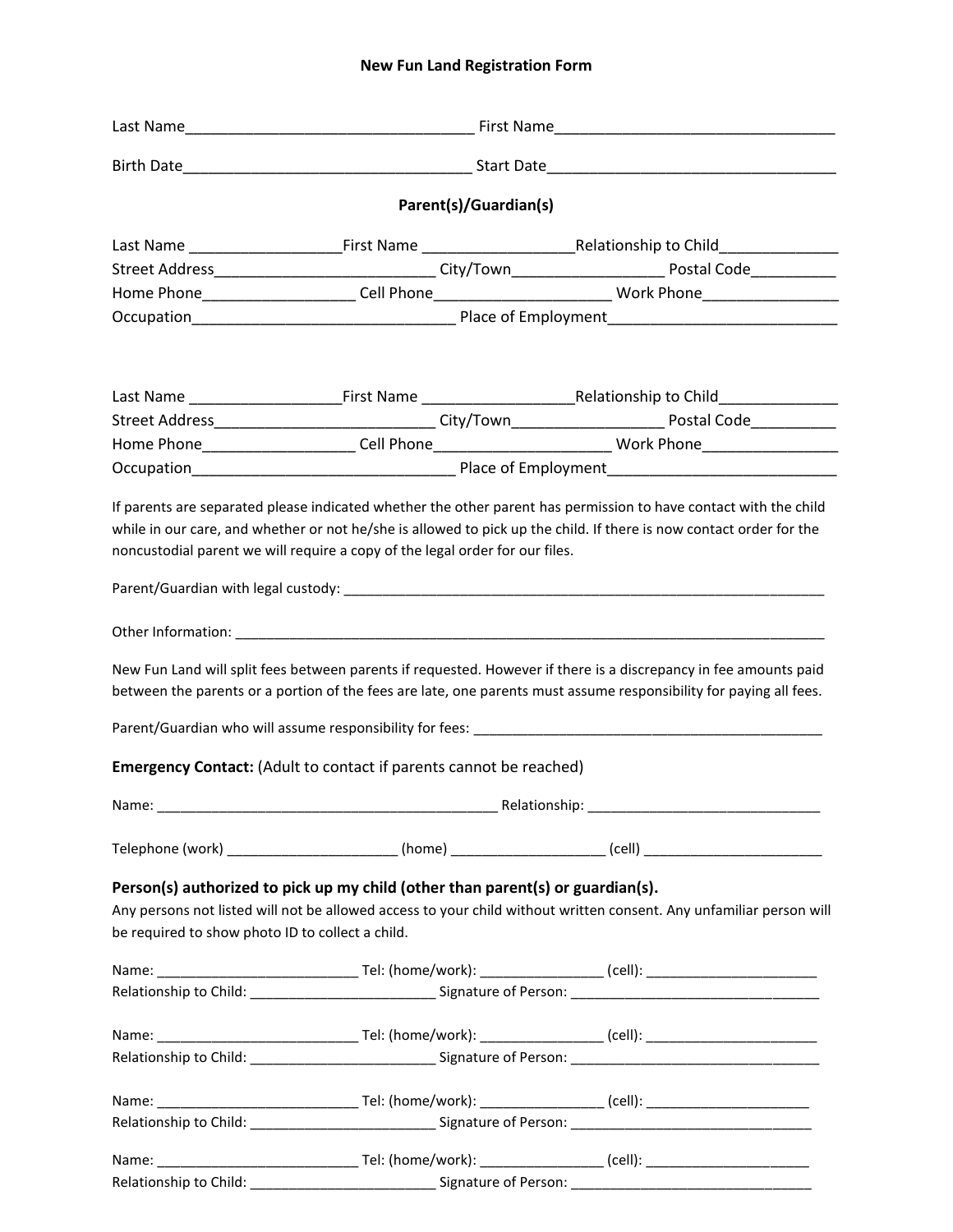#### **Child's Health Questionnaire-** To be completed by parents/guardians

| Name of Child:<br><u> 1980 - Jan Barbarat, manala</u> tar ang kabupatèn Kabupatèn Bandaran Kabupatèn Bandaran Kabupatèn Bandaran Kabupatèn | MCP Number: _________________________________ |
|--------------------------------------------------------------------------------------------------------------------------------------------|-----------------------------------------------|
| <b>Physician and/or Clinic: Name:</b>                                                                                                      |                                               |
| Address:                                                                                                                                   | Telephone:                                    |

#### **\*Please attach a copy of most recent immunization record – Mandatory for admission**

If an immunization record cannot be obtained before your child's first day; a waiver must be filled out and signed in order for your child to start.

\_\_\_\_\_\_\_\_\_\_\_\_\_\_\_\_\_\_\_\_\_\_\_\_\_\_\_\_\_\_\_\_\_\_\_\_\_\_\_\_\_\_\_\_\_\_\_\_\_\_\_\_\_\_\_\_\_\_\_\_\_\_\_\_\_\_\_\_\_\_\_\_\_\_\_\_\_\_\_\_\_\_\_\_\_\_\_\_\_\_\_\_

\_\_\_\_\_\_\_\_\_\_\_\_\_\_\_\_\_\_\_\_\_\_\_\_\_\_\_\_\_\_\_\_\_\_\_\_\_\_\_\_\_\_\_\_\_\_\_\_\_\_\_\_\_\_\_\_\_\_\_\_\_\_\_\_\_\_\_\_\_\_\_\_\_\_\_\_\_\_\_\_\_\_\_\_\_\_\_\_\_\_\_\_\_

## **Health and Development History** – Please attach page if more space required

1. Describe your child's general health, ex. recurrent colds, ear infection, stomach aches, etc.

2. Does your child have any illnesses, conditions, or special needs which we should know about, ex. Asthma, diabetes, physical limitations? **Example 2** and the set of the set of the set of the set of the set of the set of the set of the set of the set of the set of the set of the set of the set of the set of the set of the set o

3. Has your child received/been waitlisted for any of the following services: Speech Language Pathology, Occupational Therapist, Regional Autism Services, Janeway child Development, Audiology, Psychology, Direct Home Services, Child Youth and family Services 9social Worker), Public Health Nurse, Hearing Test, Vision Test, Rainbow Team, other?

\_\_\_\_\_\_\_\_\_\_\_\_\_\_\_\_\_\_\_\_\_\_\_\_\_\_\_\_\_\_\_\_\_\_\_\_\_\_\_\_\_\_\_\_\_\_\_\_\_\_\_\_\_\_\_\_\_\_\_\_\_\_\_\_\_\_\_\_\_\_\_\_\_\_\_\_\_\_\_\_\_\_\_\_\_\_\_\_\_\_\_\_

\_\_\_\_\_\_\_\_\_\_\_\_\_\_\_\_\_\_\_\_\_\_\_\_\_\_\_\_\_\_\_\_\_\_\_\_\_\_\_\_\_\_\_\_\_\_\_\_\_\_\_\_\_\_\_\_\_\_\_\_\_\_\_\_\_\_\_\_\_\_\_\_\_\_\_\_\_\_\_\_\_\_\_\_\_\_\_\_\_\_\_\_

\_\_\_\_\_\_\_\_\_\_\_\_\_\_\_\_\_\_\_\_\_\_\_\_\_\_\_\_\_\_\_\_\_\_\_\_\_\_\_\_\_\_\_\_\_\_\_\_\_\_\_\_\_\_\_\_\_\_\_\_\_\_\_\_\_\_\_\_\_\_\_\_\_\_\_\_\_\_\_\_\_\_\_\_\_\_\_\_\_\_\_\_

\_\_\_\_\_\_\_\_\_\_\_\_\_\_\_\_\_\_\_\_\_\_\_\_\_\_\_\_\_\_\_\_\_\_\_\_\_\_\_\_\_\_\_\_\_\_\_\_\_\_\_\_\_\_\_\_\_\_\_\_\_\_\_\_\_\_\_\_\_\_\_\_\_\_\_\_\_\_\_\_\_\_\_\_\_\_\_\_\_\_\_\_\_

\_\_\_\_\_\_\_\_\_\_\_\_\_\_\_\_\_\_\_\_\_\_\_\_\_\_\_\_\_\_\_\_\_\_\_\_\_\_\_\_\_\_\_\_\_\_\_\_\_\_\_\_\_\_\_\_\_\_\_\_\_\_\_\_\_\_\_\_\_\_\_\_\_\_\_\_\_\_\_\_\_\_\_\_\_\_\_\_\_\_\_\_\_

\_\_\_\_\_\_\_\_\_\_\_\_\_\_\_\_\_\_\_\_\_\_\_\_\_\_\_\_\_\_\_\_\_\_\_\_\_\_\_\_\_\_\_\_\_\_\_\_\_\_\_\_\_\_\_\_\_\_\_\_\_\_\_\_\_\_\_\_\_\_\_\_\_\_\_\_\_\_\_\_\_\_\_\_\_\_\_\_\_\_\_\_

\_\_\_\_\_\_\_\_\_\_\_\_\_\_\_\_\_\_\_\_\_\_\_\_\_\_\_\_\_\_\_\_\_\_\_\_\_\_\_\_\_\_\_\_\_\_\_\_\_\_\_\_\_\_\_\_\_\_\_\_\_\_\_\_\_\_\_\_\_\_\_\_\_\_\_\_\_\_\_\_\_\_\_\_\_\_\_\_\_\_\_\_

\_\_\_\_\_\_\_\_\_\_\_\_\_\_\_\_\_\_\_\_\_\_\_\_\_\_\_\_\_\_\_\_\_\_\_\_\_\_\_\_\_\_\_\_\_\_\_\_\_\_\_\_\_\_\_\_\_\_\_\_\_\_\_\_\_\_\_\_\_\_\_\_\_\_\_\_\_\_\_\_\_\_\_\_\_\_\_\_\_\_\_\_

\_\_\_\_\_\_\_\_\_\_\_\_\_\_\_\_\_\_\_\_\_\_\_\_\_\_\_\_\_\_\_\_\_\_\_\_\_\_\_\_\_\_\_\_\_\_\_\_\_\_\_\_\_\_\_\_\_\_\_\_\_\_\_\_\_\_\_\_\_\_\_\_\_\_\_\_\_\_\_\_\_\_\_\_\_\_\_\_\_\_\_\_

\_\_\_\_\_\_\_\_\_\_\_\_\_\_\_\_\_\_\_\_\_\_\_\_\_\_\_\_\_\_\_\_\_\_\_\_\_\_\_\_\_\_\_\_\_\_\_\_\_\_\_\_\_\_\_\_\_\_\_\_\_\_\_\_\_\_\_\_\_\_\_\_\_\_\_\_\_\_\_\_\_\_\_\_\_\_\_\_\_\_\_\_

4. Is your child on any medications? Yes\_\_\_\_ No\_\_\_\_ If yes which medication and what is it for? \_\_\_\_\_\_\_\_\_\_\_\_\_\_\_\_\_\_\_\_\_\_\_\_\_\_\_\_\_\_\_\_\_\_\_\_\_\_\_\_\_\_\_\_\_\_\_\_\_\_\_\_\_\_\_

5. Has your child been to a dentist? Yes No Describe any dental problems

6. How do you describe your child's emotional, physical, and social growth and development?

7. Describe specific techniques used to settle your child?

8. Describe any particular fears that your child has? Ex. Animals, loud noises etc. \_\_\_\_\_\_\_\_\_\_\_\_\_\_\_\_\_\_\_\_\_\_\_\_\_\_

9. Describe any concerns you have about your child's diet and/or eating habits: \_\_\_\_\_\_\_\_

10. Does your child have any allergies? If so please describe: \_\_\_\_\_\_\_\_\_\_\_\_\_\_\_\_\_\_\_\_\_\_\_\_\_\_\_\_\_\_\_\_\_\_\_\_\_\_\_\_\_\_

11. How does your child usually react to new and/or stressful situations? \_\_\_\_\_\_\_\_\_\_\_\_\_\_\_\_\_\_\_\_\_\_\_\_\_\_\_\_\_\_\_\_

12. We would appreciate your views on guiding your child's behaviour and setting limits:

13. Name and age of other children in the household:

14. Is there anything else that you would like to tell us about your child to help us provide them with the best care?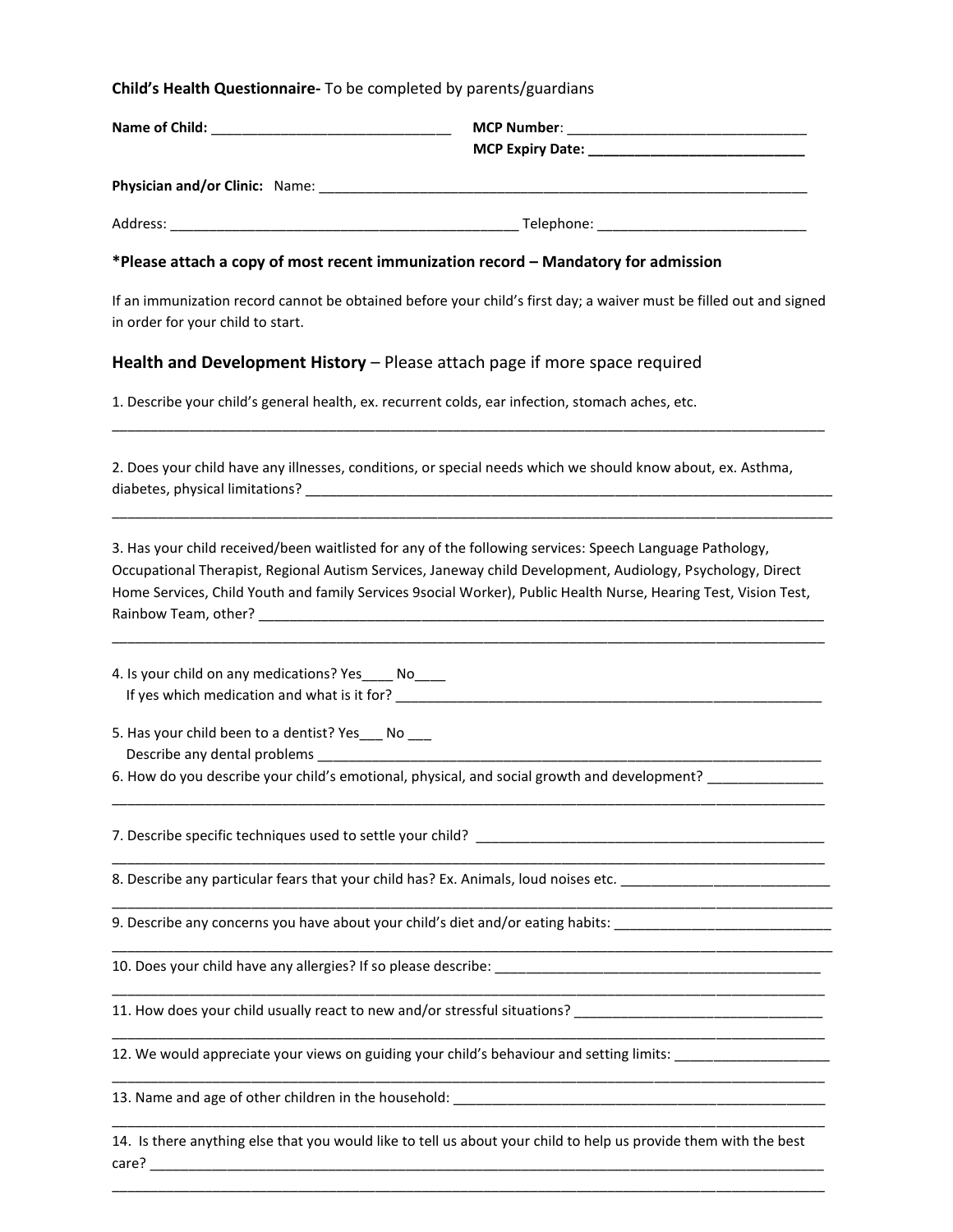# **Permissions – Must be signed by both parents**

## **Field Trip Permission**

| I hereby give permission for my child                                                                                | to participate in field trips or any other                                                                           |
|----------------------------------------------------------------------------------------------------------------------|----------------------------------------------------------------------------------------------------------------------|
|                                                                                                                      | educational/leisure activities geared for my child away from the childcare center under the supervision of childcare |
| staff. These field trips will include areas in short walking distances and will not involve transporting by vehicle. |                                                                                                                      |
| Parent/Guardian Signature                                                                                            | Date:                                                                                                                |

| Parent/Guardian Signature |  |
|---------------------------|--|
|---------------------------|--|

## **Consent to Emergency and Transportation**

If, due to such circumstances as injury or sudden illness, medical treatment is necessary, I authorize the child care service provider to take whatever emergency procedures s/he deems necessary for the protection of this child while in her/ his care.

I understand that this may involve calling a physician, interpreting and carrying out his/her instructions, and transporting my child to a hospital, including the possible use of an ambulance.

This could also include emergency transportation required as a result of fire or other environmental emergencies. I understand that this may be done prior to contacting me, and that any expense incurred for such treatment, including ambulance fees, is my responsibility.

| Parent/Guardian Signature | Date: |
|---------------------------|-------|
|                           |       |
| Parent/Guardian Signature | Date: |

## **Consent to Administer Medication**

"The staff at New Fun Land has my permission to administer non-prescription fever-reducing medication. I understand that fever-reducing medication will only be given if it is absolutely necessary, in the event of a sudden increase in my child's temperature and it is not to given on a regular basis. NOTE: Staff will make every effort to contact the parent and or emergency contacts to inform them of the child's temperature and also to obtain verbal consent prior to giving fever-reducing medication."

| Parent/Guardian Signature | Date: |
|---------------------------|-------|
|                           |       |
| Parent/Guardian Signature | Date: |

### **Permission to Sunscreen and/or Insect Repellent**

I give staff of New Fun Land permission to apply sun screen and/or insect repellent. I understand that I must provide sun screen (at least SPF 30) and insect repellent labelled with my child's name if I chose to have this applied to my child.

| Parent/Guardian Signature |  |
|---------------------------|--|
|                           |  |
|                           |  |

Parent/Guardian Signature \_\_\_\_\_\_\_\_\_\_\_\_\_\_\_\_\_\_\_\_\_\_\_\_\_\_\_\_\_\_\_\_\_\_\_\_\_\_ Date: \_\_\_\_\_\_\_\_\_\_\_\_\_\_\_\_\_\_\_\_\_\_\_\_\_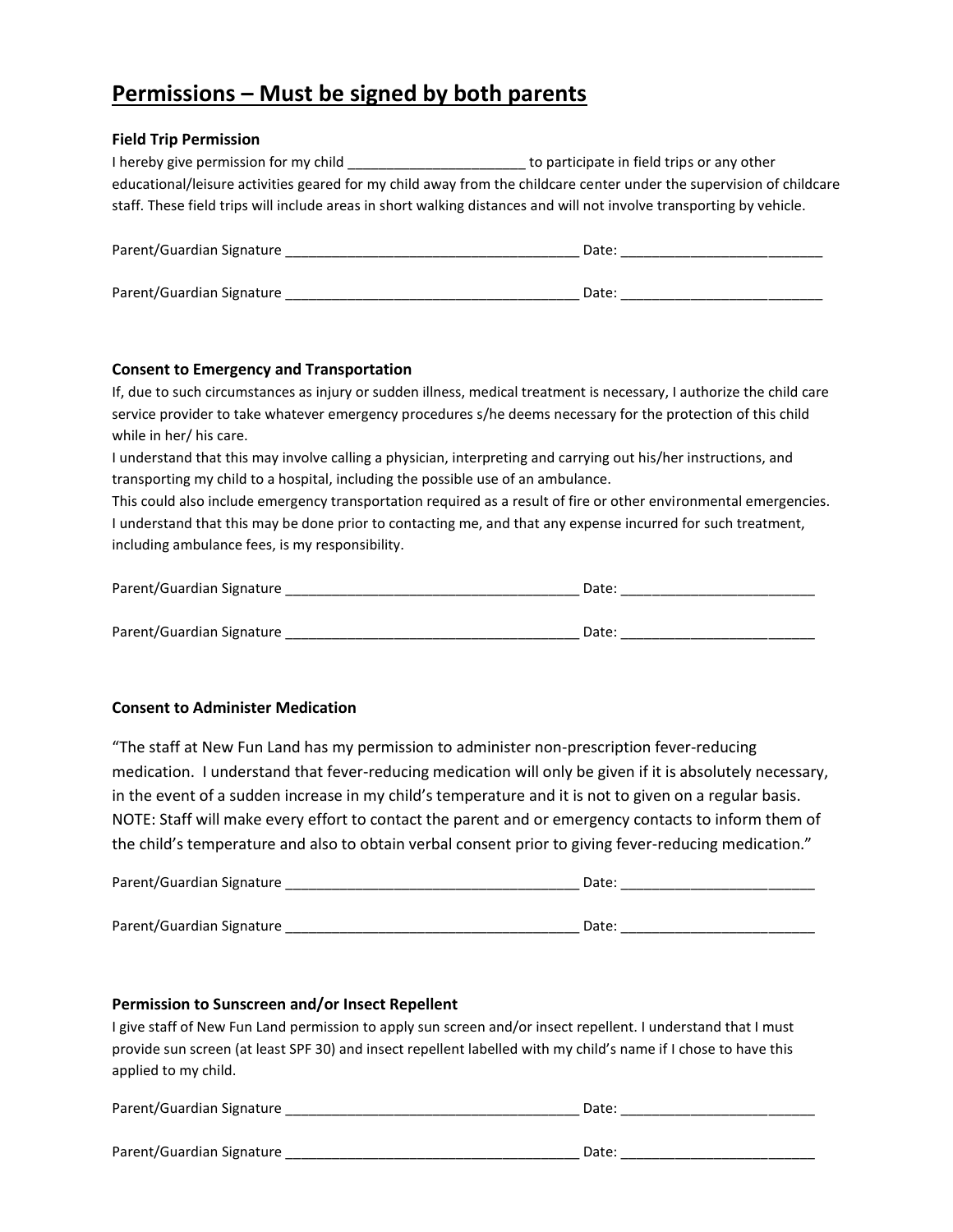#### **Permission to Observe**

I give consent to New Fun Land Childcare Centre to allow students and staff to observe my child during the day for educational purposes.

| Parent/Guardian Signature | Date: |
|---------------------------|-------|
|                           |       |
| Parent/Guardian Signature | Date: |

#### **Permission to Photograph**

I give staff of New Fun Land permission to photograph my child participating in activities at the childcare center or while on fieldtrips. These photos will be used for educational purposes at the center and to maintain communication with parents.

| Parent/Guardian Signature | Date: |
|---------------------------|-------|
|                           |       |
| Parent/Guardian Signature | Date: |

#### **Permission for Use of Photos on Website**

I give consent for New Fun Land Staff to use photos of my child on www.newfunland.ca

| Parent/Guardian Signature | Date |  |
|---------------------------|------|--|
|                           |      |  |
| Parent/Guardian Signature | Date |  |

### **Permission for Use of Photos on the Closed/Private Facebook Page**

I give permission for New Fun Land staff to use photos of my child on the New Fun Land \_\_\_ private Facebook page.

| Parent/Guardian Signature | Date. |
|---------------------------|-------|
|                           |       |
| Parent/Guardian Signature | Date: |
|                           |       |

#### **E-mail Address**

New Fun Land uses email to advise parents of upcoming events, fee schedules, to distribute newsletters, etc. This is a more effective method of communication for most parents, and environmentally friendly too! If you would like to receive these reminders via email, please list your address below. If not we will provide paper copies to you.

Email Address \_\_\_\_\_\_\_\_\_\_\_\_\_\_\_\_\_\_\_\_\_\_\_\_\_\_\_\_\_\_\_\_\_\_\_\_\_\_\_\_\_\_\_\_\_\_\_\_\_\_\_\_\_\_\_\_\_\_\_\_\_\_\_\_\_\_\_\_\_\_\_\_\_\_\_\_\_\_\_\_